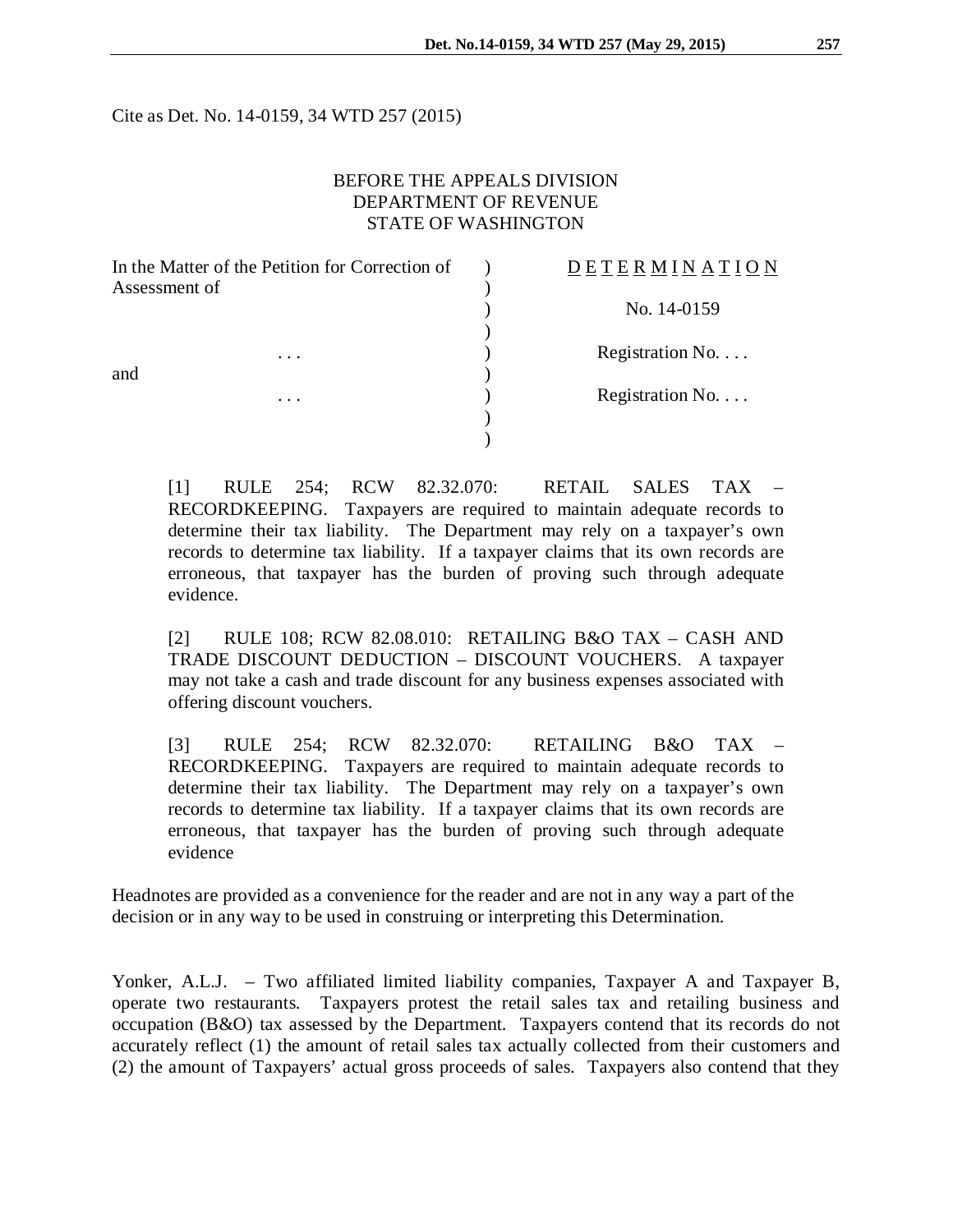are entitled to a larger cash and trade discount deduction than allowed by the Department. We grant in part and deny in part Taxpayer A's petition. We deny Taxpayer B's petition.<sup>[1](#page-1-0)</sup>

#### ISSUES

- 1. Under 82.32.070 and WAC 458-20-254, are Taxpayers liable for the amounts of retail sales tax their records indicate they collected from customers but failed to remit to the Department?
- 2. Under 82.08.010(1)(b) and WAC 458-20-108, are Taxpayers entitled to a cash and trade discount deduction for amounts disallowed by the Department?
- 3. Under 82.32.070 and WAC 458-20-254, are Taxpayers liable for retailing B&O tax based on the amount of gross proceeds of sales indicated in their records?

# FINDINGS OF FACT

[Taxpayer A] and [Taxpayer B] (referred to jointly as Taxpayers) are two affiliated limited liability companies that operate two restaurants located in . . . Washington. Taxpayers commenced operations at the restaurants in 2011.

After commencing operations, Taxpayers entered into agreements with online discount voucher providers (DVPs) to sell customers discount vouchers on the internet as an incentive to attract customers to the restaurants.<sup>[2](#page-1-1)</sup> For example, under the terms of one such agreement, a customer could purchase a discount voucher online for \$25. The discount voucher had a face value of \$50. The customer could then redeem the discount voucher at either one of the restaurants for \$50 worth of food or drink. Under the terms of that agreement, the DVP retained for its services a thirty percent commission fee, and remitted the remaining portion of the purchase price to Taxpayers.

In 2013, the Department's Audit Division conducted a review of Taxpayers' books and records for the period of May 1, 2011 through December 31, 2012 (audit period). During that review, the Audit Division found that Taxpayers' point-of-sale (POS) system recorded that Taxpayers had collected more retail sales tax than they had remitted to the Department.<sup>[3](#page-1-2)</sup> Specifically, Taxpayer A's POS system indicated it collected \$... in retail sales tax, but then remitted only \$. .., leaving a difference of \$... unremitted.<sup>[4](#page-1-3)</sup> Similarly, Taxpayer B's POS system indicated it collected \$... in retail sales tax, but then remitted only  $\delta$ ..., leaving a difference of  $\delta$ ... .unremitted.

<span id="page-1-1"></span>

<span id="page-1-0"></span><sup>&</sup>lt;sup>1</sup> Identifying details regarding the taxpayer and the assessment have been redacted pursuant to RCW 82.32.410. <sup>2</sup> Taxpayers' representative stated that the previous owners of the restaurants also entered into discount v agreements with DVPs and Taxpayers later chose to honor any discount vouchers that had been sold to customers on behalf of the previous owner even though Taxpayers reportedly did not receive any proceeds from the sale of those discount voucher. The records provided by Taxpayers, however, include only agreements entered into by Taxpayers' members since Taxpayers commenced operations.

<span id="page-1-2"></span><sup>&</sup>lt;sup>3</sup> Taxpayers both used the same type of POS system during the audit period.

<span id="page-1-3"></span><sup>&</sup>lt;sup>4</sup> The Audit Division's workpapers state that Taxpayer's A POS system indicated a total of \$. . . – as opposed to \$. . . – was collected, and, as a result, \$. . . was unremitted to the Department. This represents a one dollar rounding error that we have corrected here.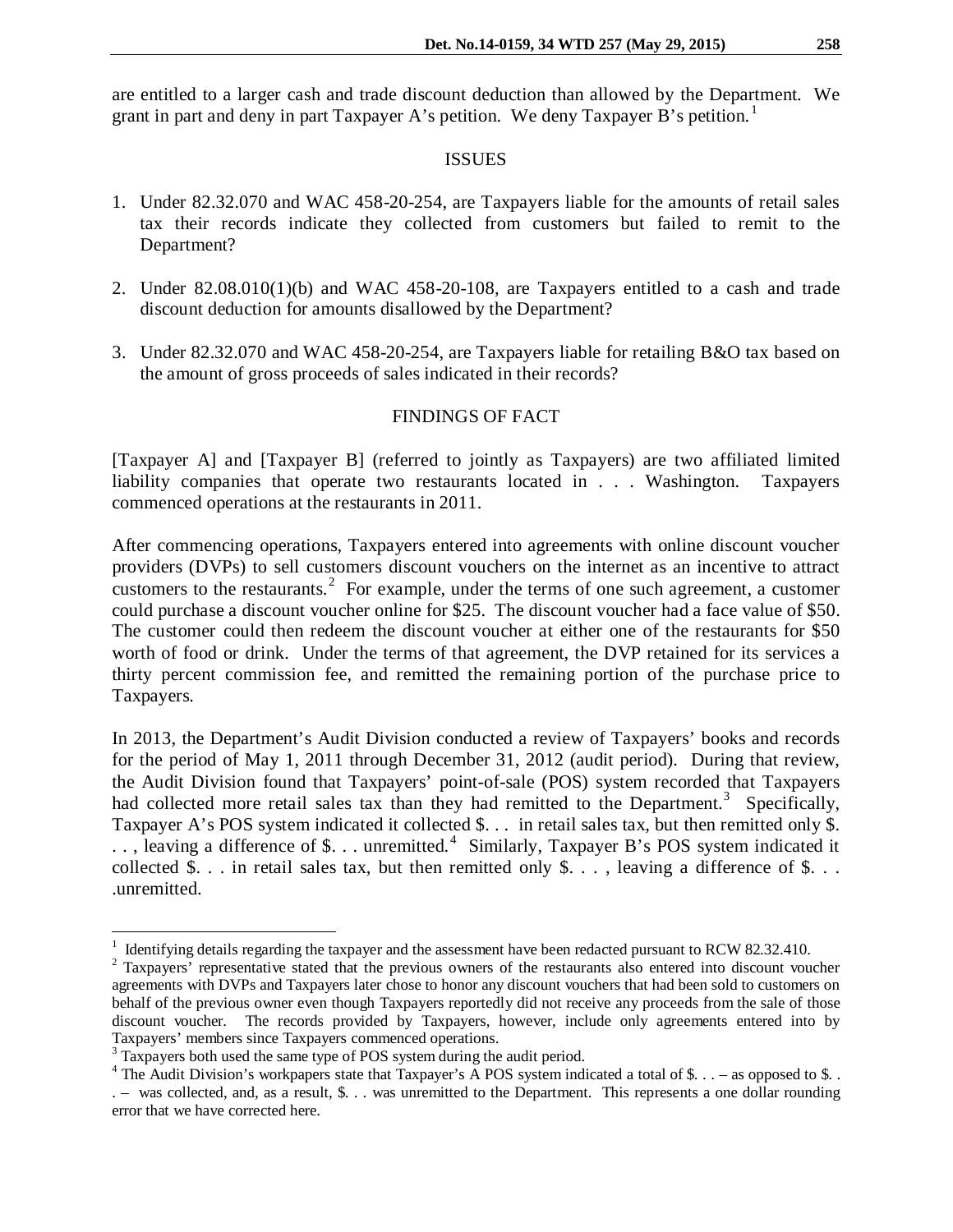During its review, the Audit Division discussed this discrepancy with Taxpayers' current bookkeeper. . . . Based on this discussion, the Audit Division concluded that Taxpayers' POS system accurately reflected the amount of retail sales tax they collected from their customers, and assessed retail sales tax against Taxpayers accordingly.

The Audit Division also found that Taxpayers had not properly reported their gross proceeds of sales related to discount vouchers. Based on its review of Taxpayers records related to discount voucher transactions, the Audit Division found that Taxpayers had claimed larger cash and trade discount deductions than they were entitled to claim. Taxpayers' current bookkeeper reported to the Audit Division that during the audit period, Taxpayers had claimed the cash and trade discount deduction to reduce the amount of Taxpayers' gross proceeds of sales from discount vouchers down to the amount Taxpayers actually received from the DVPs, not including any amounts the DVPs retained for their fees.

Based on Taxpayers' records, the Audit Division allowed the cash and trade discount deductions for the difference between the amounts paid by Taxpayers' customers for the discount vouchers and the face value of those vouchers. The Audit Division disallowed any additional amount originally claimed by Taxpayers. For Taxpayer A, the Audit Division disallowed \$. . . of the total cash and trade discount deduction Taxpayer A claimed for the audit period, which ultimately resulted in an assessment of an additional \$. . . in retailing B&O tax against Taxpayer A. For Taxpayer B, the Audit Division disallowed \$. . . of the total cash and trade discount deduction Taxpayer B claimed for the audit period, which ultimately resulted in an assessment of an additional \$. . . in retailing B&O tax against Taxpayer B.

The Audit Division also found that Taxpayers had failed to report some of their gross proceeds of sales. Specifically, Taxpayer A's POS system indicated that it had a total gross income of \$. . . , but reported to the Department gross income of only \$. . . , leaving a difference of \$. . . unreported. Similarly, Taxpayer B's POS system indicated that it had a total gross income of \$. . . , but reported to the Department gross income of only \$. . . , leaving a difference of \$. . . unreported. The Audit Division also compared the combined total gross receipts indicated in Taxpayers' POS system, which was \$. . . , with the combined total deposits in Taxpayers' respective bank accounts, which was \$. . . . Based on the relative closeness of these two figures, the Audit Division concluded that Taxpayers' POS system accurately reflected Taxpayers' gross proceeds of sales. As a result, the Audit Division relied on Taxpayers' POS system to assess additional retailing B&O tax for unreported sales.

On June 20, 2013, based on the results of the Audit Division's review, the Department issued a tax assessment against Taxpayer A for a total of  $\$\dots$ , which included  $\$\dots$  in retail sales tax,  $\$\dots$ . in retailing B&O tax,  $\$\dots$  in use tax,  $\$\dots$  in  $\dots$  County Food and Beverage Tax, and  $\$\dots$  in interest.

On June 21, 2013, based on the results of the Audit Division's review, the Department issued a tax assessment against Taxpayer B for a total of \$..., which included \$... in retail sales tax, \$... . in retailing B&O tax, \$. . . in . . . County Food and Beverage Tax, and \$. . . in interest.

Taxpayers timely appealed the retail sales tax and retailing B&O tax components of their respective tax assessments. Taxpayers' representative made a number of arguments on appeal.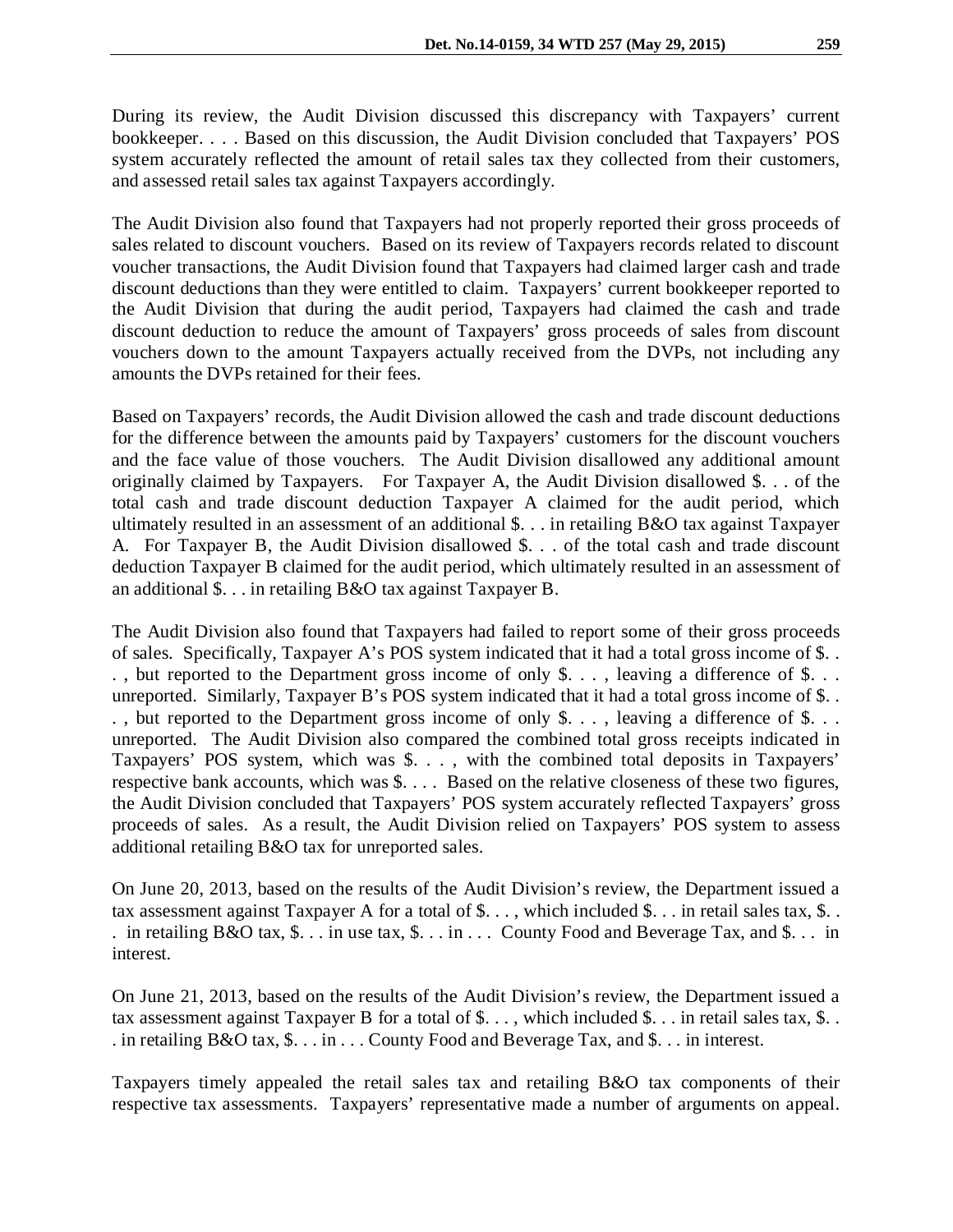First, he argued that Taxpayers' POS system did not accurately record the amount of retail sales tax Taxpayers actually collected from their customers. . . . Also, regarding the additional retailing B&O tax imposed, Taxpayers' representative argued that for most of the audit period there was "little authority or direction" on the tax treatment of discount vouchers.

On appeal, Taxpayers provided some additional documentation, including seven additional records from discount voucher transactions with a copy of both the discount voucher and receipt.

#### ANALYSIS

### 1. Retail Sales Tax

All retail sales in the state of Washington are subject to retail sales tax unless specifically excluded or prohibited. RCW 82.08.020(1); *see generally* Chapter 82.08 RCW. The retail sales tax is "to be collected by the seller" and is "deemed to be held in trust by the seller until paid to the department." RCW 82.08.050(2). The retail sales tax a seller collects "must be stated separately from the selling price in any sales invoice or other instrument of sale." RCW 82.08.050(9). If a seller fails to collect the retail sales tax as required or collects the tax but fails to remit it to the Department, the seller is "personally liable to the state for the amount of the tax." RCW 82.08.050(3). Moreover, any retail sales tax a seller actually collects from its customers must be remitted to the Department. *Kitsap-Mason Dairymen's Ass'n v. Washington State Tax Commission*, 77 Wn.2d 812, 816-17, 467 P.2d 312 (1970). The sale of meals by a restaurant is a retail sale. WAC 458-20-124(1). Thus, Taxpayers here made retail sales and were required, as the sellers, to collect retail sales tax from their customers and remit any such taxes they collected to the Department. The Audit Division, however, found that according to Taxpayers' records, they failed to remit all retail sales tax they had collected from their customers.

Taxpayers argue on appeal that their own records are inaccurate for determining the amount of retail sales tax they collected from their customers. Every taxpayer is required to "keep and preserve, for a period of five years, suitable records as may be necessary to determine the amount of tax for which he may be liable . . . ." RCW 82.32.070. *See also* RCW 82.32A.030 (taxpayers must "[k]eep accurate and complete business records"). WAC 458-20-254 (Rule 254) sets forth specific requirements for a taxpayer to maintain and disclose books, records, and other sources of financial information to the Department. Rule 254 states the following:

(3) Recordkeeping requirements – General.

(b) It is the duty of each taxpayer to prepare and preserve all records in a systematic manner conforming to accepted accounting methods and procedures. Such records are to be kept, preserved, and presented upon request of the department or its authorized representatives which will demonstrate:

(i) The amounts of gross receipts and sales from all sources, however, derived, including barter or exchange transactions, whether or not such receipts or sales are taxable. The amounts must be supported by original source documents or records including but not limited to all purchase invoices, sales invoices, contracts, and such other records as may be necessary to substantiate gross receipts and sales.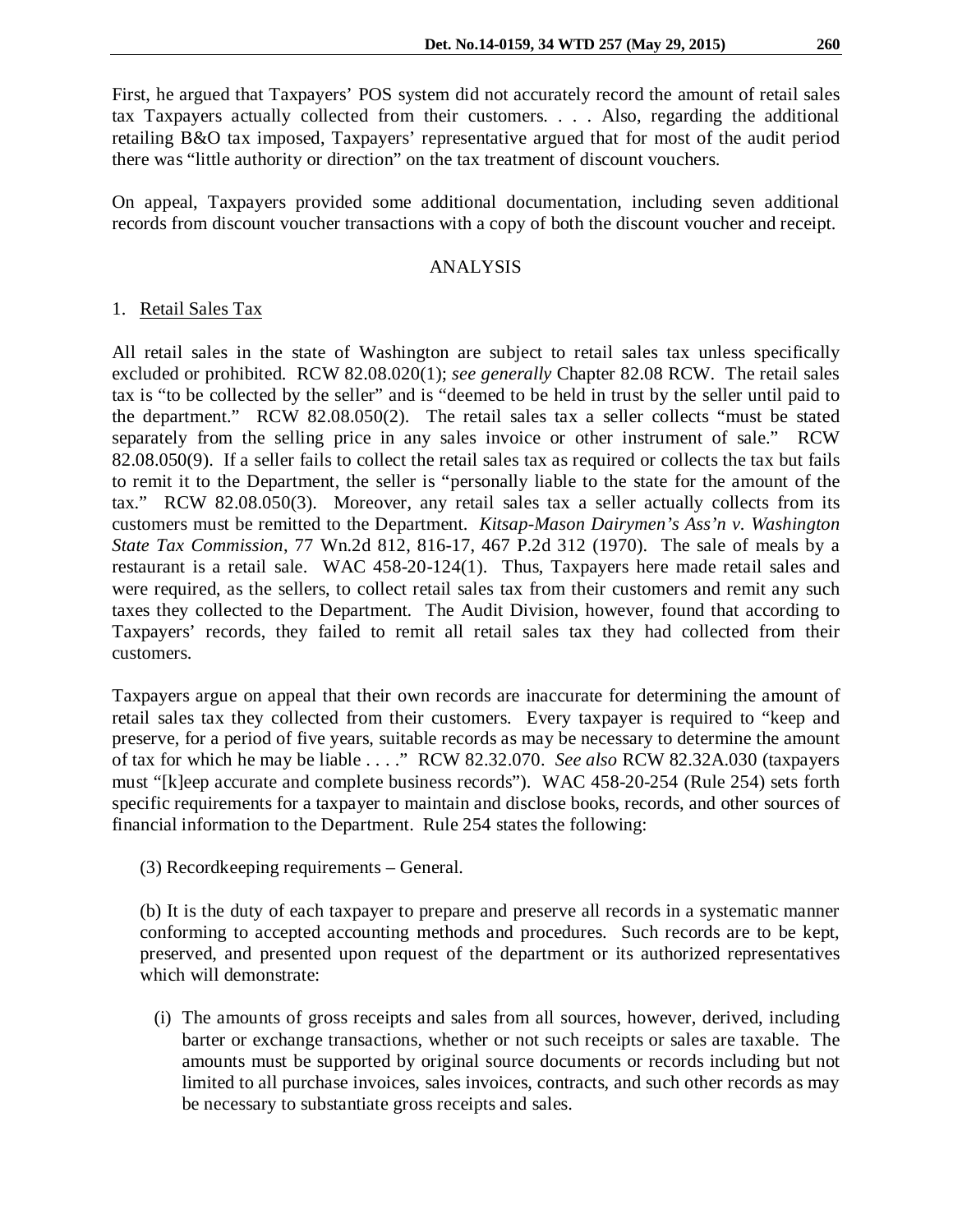- (ii) The amounts of all deductions, exemptions, or credits claimed through supporting records or documentation required by statute or administrative rule, or other supporting records or documentation necessary to substantiate the deduction, exemption, or credit.
- (iii)The payment of retail sales tax or use tax on capital assets, supplies, articles manufactured for your own use, and other items used by the taxpayer as a consumer.
- (iv)The amounts of any refunds claimed. . . .

(c) The records kept, preserved, and presented must include the normal records maintained by an ordinary prudent business person. Such records may include general ledgers, sales journals, cash receipts journals, bank statements, check registers, and purchase journals, together with all bills, invoices, cash register tapes, and other records or documents of original entry supporting the books of account entries.

Because Taxpayers are required to maintain "accurate" records for determining their tax liability, we conclude that the Audit Division has the right to rely on Taxpayers' records in determining tax liability. *See* Det. No. 89-280, 7 WTD 375 (1989). When a taxpayer claims that its own records are inaccurate, the taxpayer has the burden to affirmatively show the records are erroneous. *See id.* Mere "self-serving" statements are not sufficient to meet this burden. *See*  Det. No. 05-0045, 24 WTD 413 (2005); Det. No. 04-0098, 23 WTD 331 (2004).

While Taxpayers' representative stated on appeal that the POS system did not accurately reflect the true amount of retail sales tax Taxpayers collected from their customers, such a statement alone, without additional evidence of such inaccuracy, is not adequate to reach Taxpayers' burden of proving that their own records are incorrect. Taxpayers' representative argued that Taxpayers should not have to pay retail sales tax they never collected from their customers, yet Taxpayers provided insufficient evidence that the amount of retail sales tax they collected from their customers was less than the amounts evident in Taxpayers' POS system. Moreover, as the Audit Division observed, Taxpayers' bank statements reveal that its total bank deposits between the two restaurants closely matched the total gross receipts recorded in the POS system. This observation further supports the presumption that Taxpayers' POS system records are accurate.

Without actual evidence that Taxpayers' POS records are inaccurate, we must conclude that the Audit Division appropriately relied on Taxpayers' records to determine the amount of retail sales tax that Taxpayers collected during the audit period. Taxpayers have failed to meet their burden of proving that they collected less retail sales tax from its customers than that which is documented in their own records. We affirm the assessment of retail sales tax to the extent that the assessment matches the amount of retail sales tax recorded in Taxpayers' POS system.

. . .

### 2. Retailing B&O Tax

Taxpayers also protest the amount of retailing B&O tax assessed by the Audit Division. The amount of retailing B&O tax the Audit Division assessed consists of two components, (1) a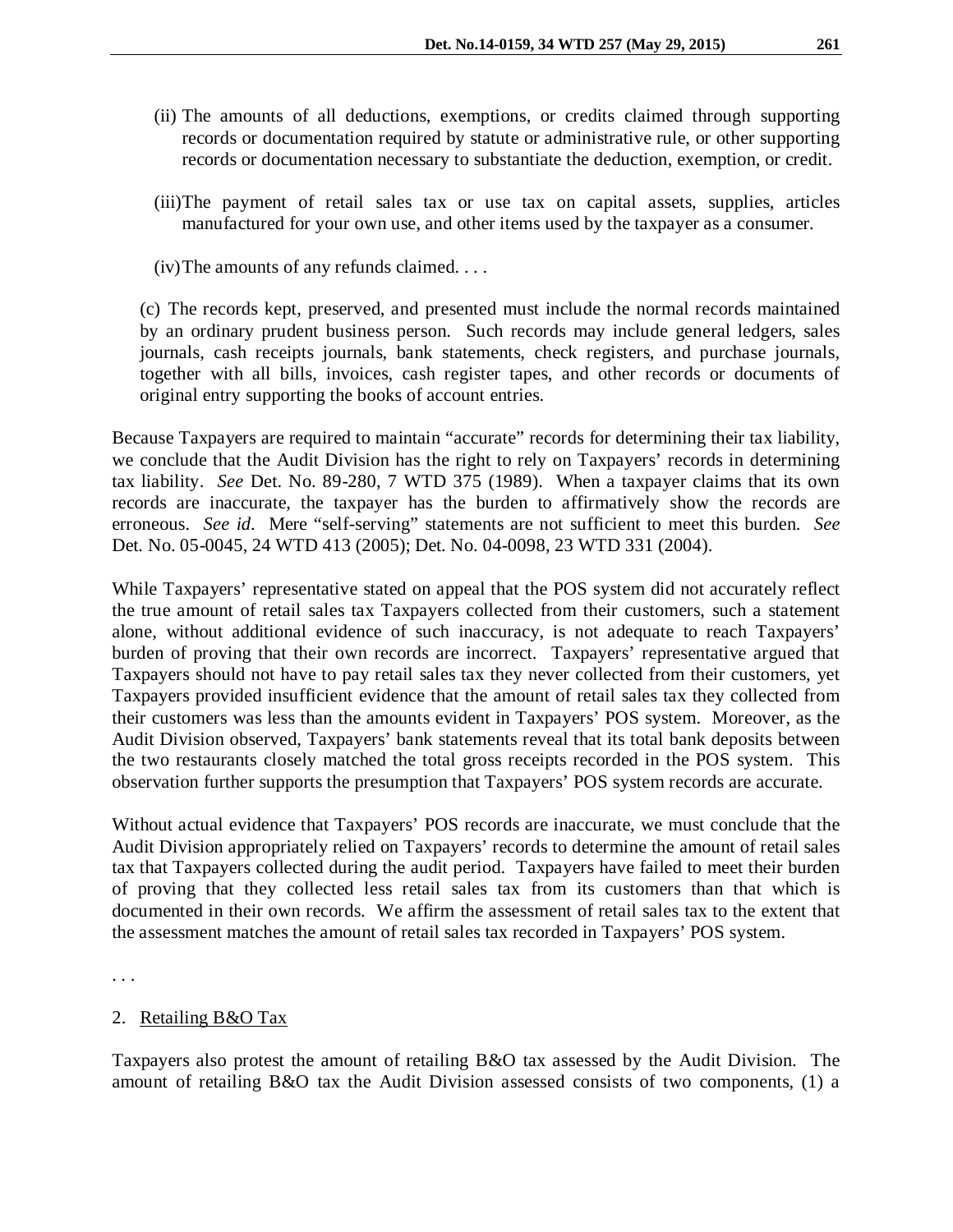partial disallowance of Taxpayers' claimed deduction for cash and trade discounts, and (2) some additional unreported sales.

Every person in the business of making retail sales within Washington generally owes retailing B&O tax equal to the gross proceeds of sales of the business, multiplied by the applicable tax rate. RCW 82.04.250. "Gross proceeds of sales" is defined as the following:

[T]he value proceeding or accruing from the sale of tangible personal property, . . . and or/for other services rendered, **without any deduction on account of the cost of property sold, the cost of materials used, labor costs, interest, discount paid, delivery costs, taxes, or any other expense** whatsoever paid or accrued . . . .

RCW 82.04.070 (emphasis added). We also note that unless a taxpayer has records to support a deduction or exemption from taxation, it is not entitled to it. RCW 82.32.070; Rule 254. Further, both the Department and Washington courts consistently hold that exemptions and deductions are narrowly construed. *Budget Rent-A-Car of Washington and Oregon, Inc. v. Dep't of Revenue*, 81 Wn.2d 171, 174, 500 P.2d 764 (1972); Det. No. 98-027, 17 WTD 340 (1998).

## A. Cash and Trade Discount Deduction

Taxpayers dispute the Audit Division's partial disallowance of the cash and trade discount deduction Taxpayers originally claimed. RCW  $82.08.010(1)(b)$  allows taxpayers to exclude from the selling price any "[d]iscounts, including cash, term, or coupons that are not reimbursed by a third party that are allowed by a seller and taken by a purchaser on a sale." WAC 458-20- 108 (Rule 108) further explains the tax treatment of discounts:

(5) The selling price of a service or of an article of tangible personal property does not include the amount of bona fide discounts actually taken by the buyer and **the amount of such discount may be deducted from gross proceeds of sales** providing such amount has been included in the gross amount reported.

(Emphasis added). The Department has long recognized that discounts are "bona fide" when they are "reduced prices" and the buyer is not required to do anything in return for the reduced price. *See* Det. No. 05-0142, 26 WTD 256 (2007); Det. No. 83-180, 11 WTD 5 (1983).

Here, Taxpayers made sales to customers that involved discount vouchers. Similar to gift certificates, discount vouchers are instruments that a customer purchases to redeem later for goods or services. The main difference is that the face value of a gift certificate generally matches the price the customer paid for the certificate, whereas, the face value of a discount voucher is higher than the price the customer paid for voucher, thereby giving customers the opportunity to receive goods or services valued at the face value, but only paying a discounted price without having to perform any other action. Accordingly, the difference between the face value of the discount voucher and actual price customers paid for the discount voucher constitutes a "bona fide discount" under Rule 108.

WAC 458-20-103 (Rule 103) states the following regarding the timing of the tax liability associated with gift certificates: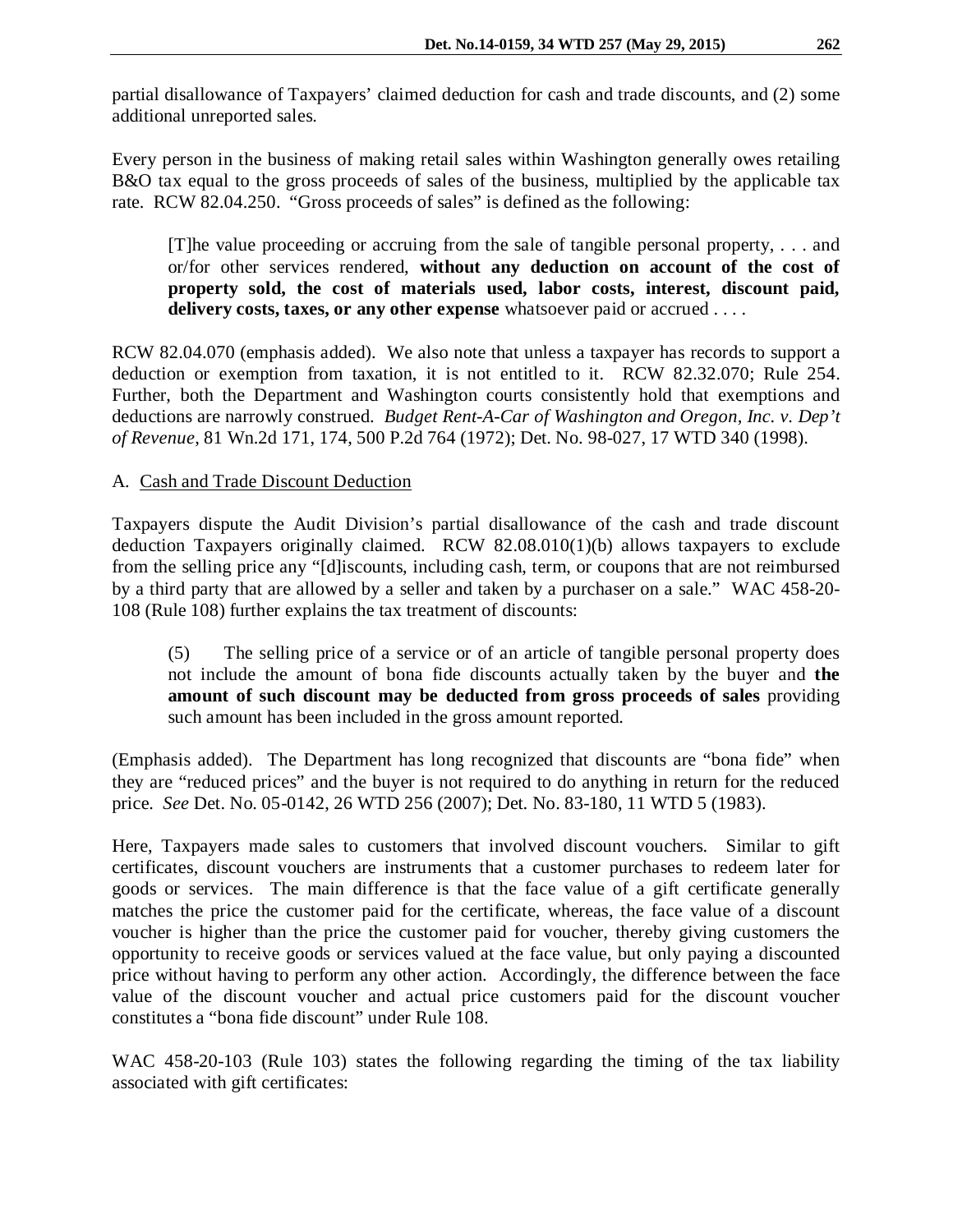Where gift certificates are sold which will be redeemed in merchandise, or in services which are defined by the Revenue Act as retail sales, the sale is deemed to occur and the retail sales tax shall be collected **at the time the certificate is actually redeemed** for the merchandise or services.

(Emphasis added). Consistent with the tax treatment of gift certificates, the Department issued a Special Notice on discount vouchers on August 23, 2012.<sup>[5](#page-6-0)</sup> The Special Notice provides the following instructions regarding discount vouchers:

- The purchase of a discount voucher prior to redemption is not taxable.
- The seller of a product or products purchased using a discount voucher **must include the amount the customer paid for the discount voucher in the gross proceeds of sales** or gross income of the business, as the case may be.
- If a discount voucher is redeemed by a customer for a product subject to retail sales tax . . . , then the amount paid by the customer is included in the table sales price of the product.
- The **seller may not deduct advertising or similar expenses (fees) paid to the [DVP]**, even if the [DVP] "nets out" those expenses (fees) before remitting payment to the seller.

(Emphasis added). Thus, to properly report income from discount vouchers, a taxpayer must report the amount the customer paid for the voucher without deducting any amount for the fees retained by the DVP. After reviewing Taxpayers' records, the Audit Division allowed a cash and trade discount deduction for the amount of the "bona fide discount," which was the difference between any amounts the customer paid for the discount voucher, or any additional amounts the customer actually paid to Taxpayers at the time the customer redeemed the voucher, and the face value on the discount voucher. RCW 82.04.070 clearly prohibits [the deduction of] business expenses associated with the gross proceeds of sales. Moreover, RCW 82.08.010 and Rule 108 clearly allow a deduction only for amounts that represent a "bona fide discount." Based on that authority, we conclude that the Audit Division properly disallowed any additional amount of cash and trade discount deduction beyond the "bona fide discount" amount.

Taxpayers, however, argued that prior to the issuance of the Special Notice on August 23, 2012, there was "little authority or direction" on the tax treatment of discount vouchers. The Washington tax system is based largely on voluntary compliance. The Revenue Act imposes on taxpayers the responsibility to inform themselves about applicable tax laws, register with the Department, and accurately and timely pay taxes. Chapter 82.32 RCW. Indeed, all taxpayers have the responsibility to "[k]now their tax reporting obligations, and when they are uncertain about their obligations, seek instructions from the department of revenue." RCW 82.32A.030(2). Taxpayers provided no evidence that they sought the advice of the Department on this issue or that the Department provided incorrect written instruction to them on how to properly report its gross proceeds of sales from discount voucher transactions. The record before us simply indicates that Taxpayers relied on the advice of their tax professionals to properly report its gross proceeds of sales to the Department during the audit period. Any confusion Taxpayers had on this issue is not a basis upon which we may allow the cash and trade discount deduction beyond the amount allowed under RCW 82.08.010 and Rule 108, and as explained in the Special Notice.

<span id="page-6-0"></span> <sup>5</sup> Found at http://dor.wa.gov/docs/pubs/specialnotices/2012/sn\_12\_discountvouchers.pdf, last visited on May 5, 2014.